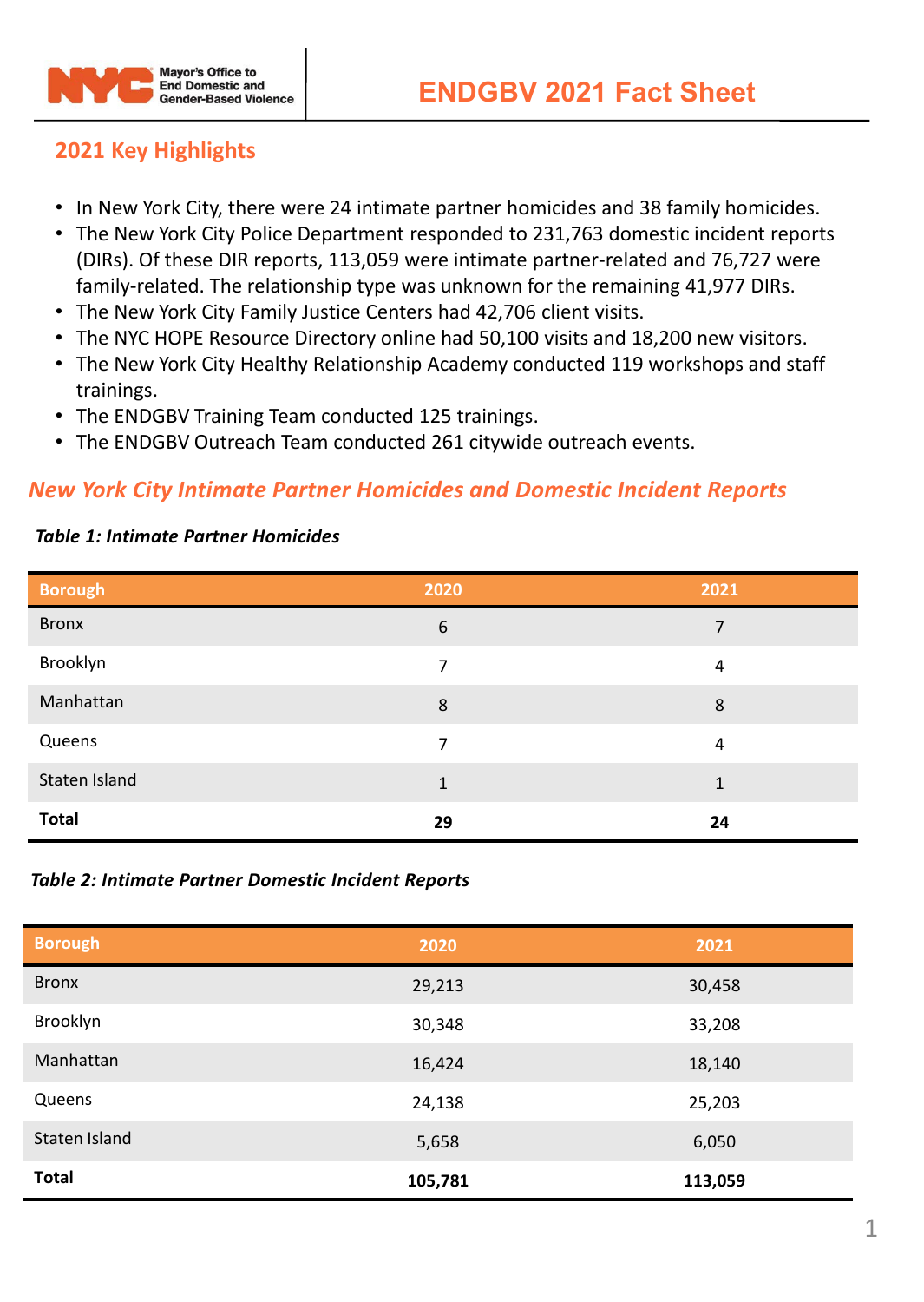

# *New York City Family Homicides and Domestic Incident Reports*

### *Table 3: Family Homicides*

| <b>Borough</b> | 2020           | 2021 |
|----------------|----------------|------|
| <b>Bronx</b>   | 10             | 5    |
| Brooklyn       | 6              | 12   |
| Manhattan      | $\overline{4}$ | 10   |
| Queens         | 7              | 10   |
| Staten Island  | $\overline{2}$ | 1    |
| <b>Total</b>   | 29             | 38   |

### *Table 4: Family Domestic Incident Reports*

| <b>Borough</b> | 2020   | 2021   |
|----------------|--------|--------|
| <b>Bronx</b>   | 19,973 | 20,695 |
| Brooklyn       | 22,245 | 23,542 |
| Manhattan      | 11,902 | 12,061 |
| Queens         | 16,851 | 16,408 |
| Staten Island  | 3,624  | 4,021  |
| <b>Total</b>   | 74,595 | 76,727 |

### *Chart 1: New York City Domestic Violence Hotline*

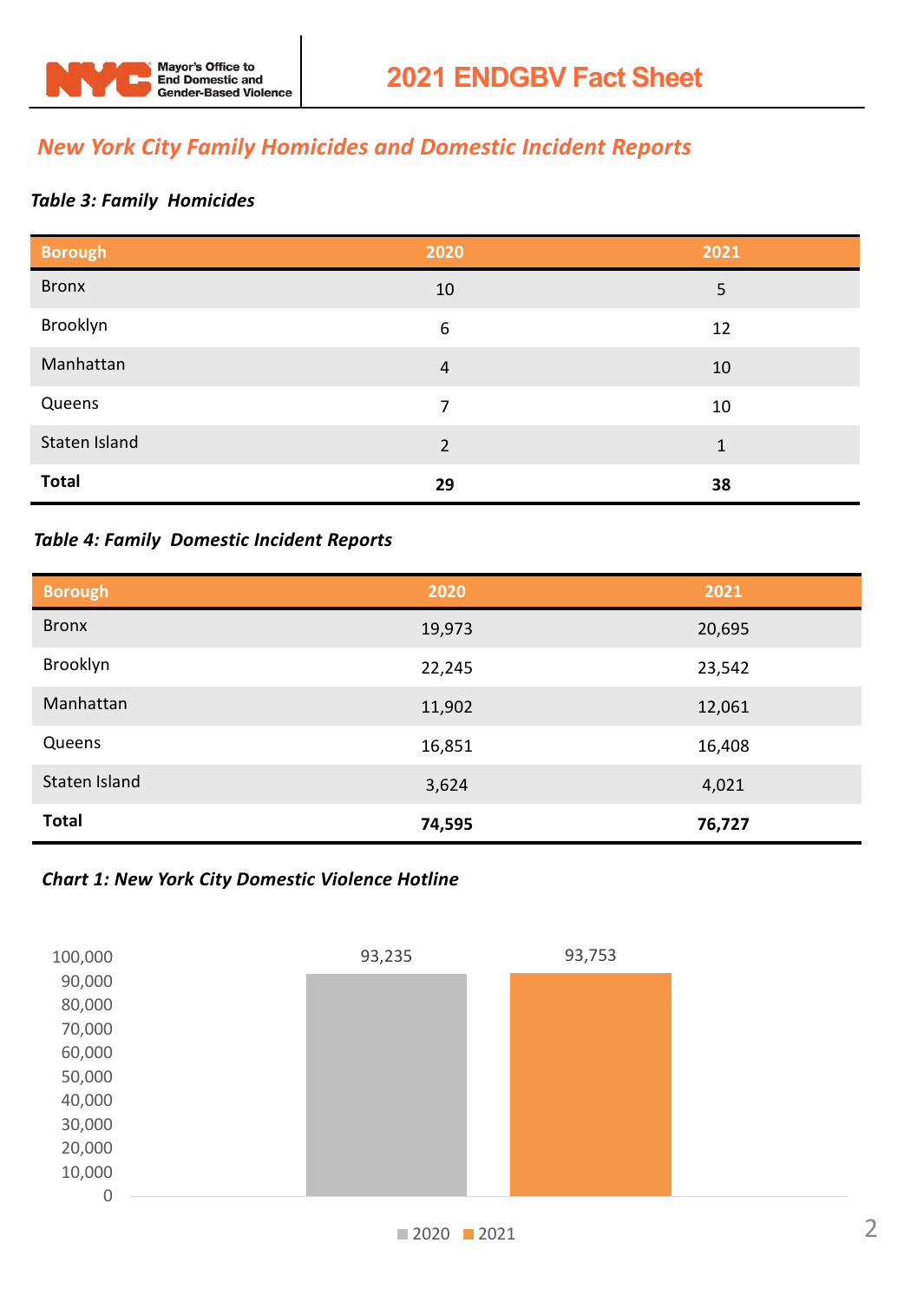



# *New York City Family Justice Centers*





# **Policy and Training Institute**

*Training Institute* 

*Table 5: Number of Training Conducted* 

| <b>Participant Type</b> | <b>Number of Trainings</b> |
|-------------------------|----------------------------|
| City Agency Staff       | 42                         |
| Non-Profit Staff        | 75                         |
| Other                   | 8                          |
| Total                   | 125                        |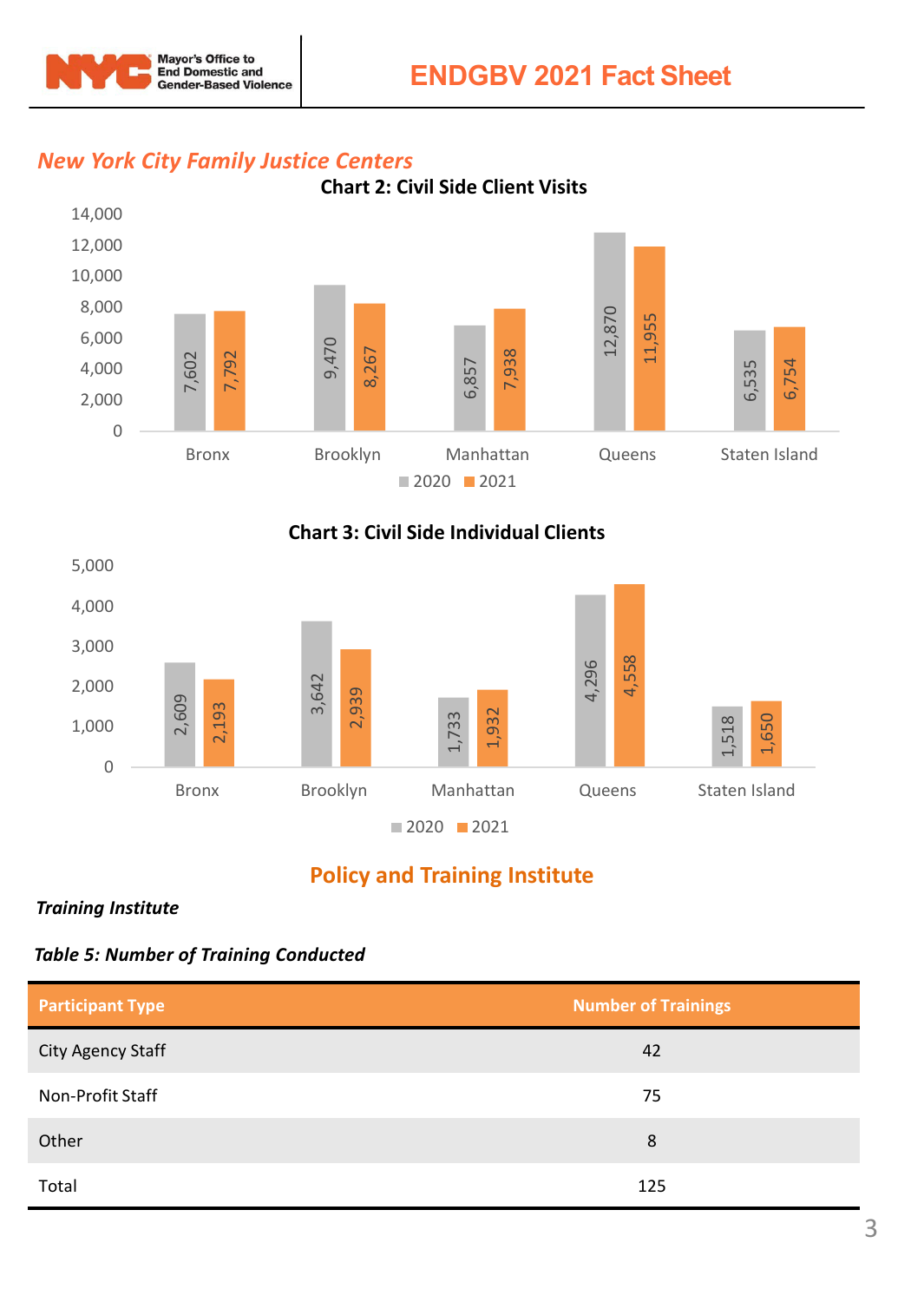

## *Table 6: Healthy Relationship Training Academy Workshops Conducted*

| <b>Participant Type</b> | <b>Number of Workshops</b> |
|-------------------------|----------------------------|
| Youth                   | 107                        |
| Parents                 | 11                         |
| Staff                   | 1                          |
| <b>Total</b>            | 119                        |

## **Outreach**

### *Table 7: ENDGBV Outreach Activities*

| Type of Outreach                    | <b>Number Conducted</b> |
|-------------------------------------|-------------------------|
| <b>Community Events</b>             | 139                     |
| <b>Community Meetings/Trainings</b> | 90                      |
| Presentations                       | 26                      |
| <b>Other Events</b>                 | 6                       |
| <b>Total</b>                        | 261                     |

## **NYC HOPE**

### **Chart 4: NYC HOPE Visitors**

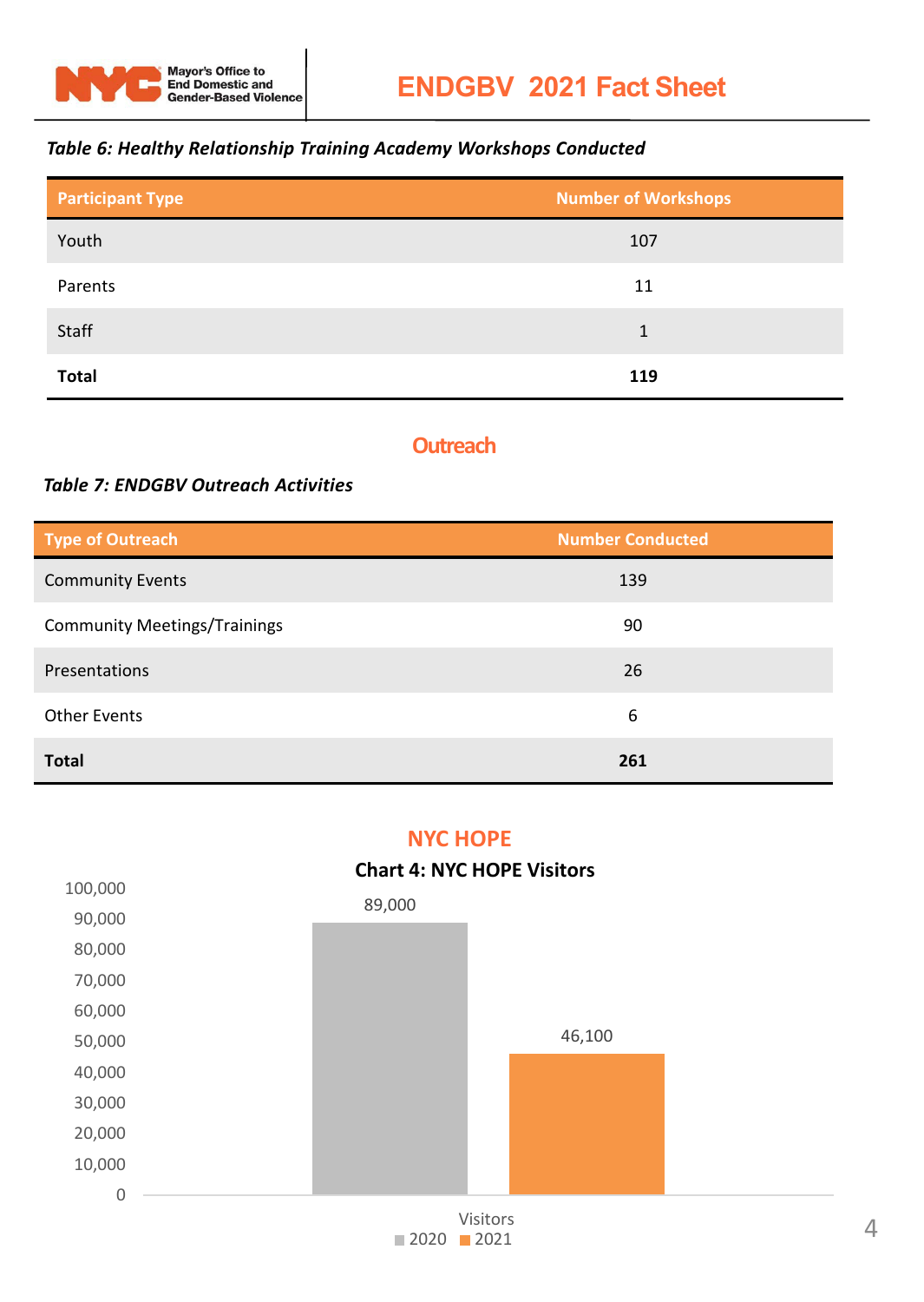

**ENDGBV 2021 Fact Sheet** 

### **Chart 5: NYC HOPE New Visitors**



## **Contracted Programs**

**Table 8: Early Victim Engagement Program (EVE):** EVE is a victim engagement program that provides critical information to victims at the time of the defendant's arraignment enhancing their understanding about the next steps in the criminal justice process as well as providing important information and linkages to non-criminal justice resources and services.

| <b>Borough</b> | <b>New Clients Contacted</b> |
|----------------|------------------------------|
| <b>Bronx</b>   | 2,400                        |
| Staten Island  | 537                          |
| <b>Total</b>   | 2,937                        |

**Table 9: Community-Based Immigration Legal Services Program:** Links immigration legal service providers to community-based organizations to increase their capacity to identify civil legal issues, screen for domestic violence and refer their clients to civil legal services.

| Type of Activity           | <b>Clients Served</b> |
|----------------------------|-----------------------|
| Unique Clients             | 189                   |
| <b>Individuals Trained</b> | 171                   |